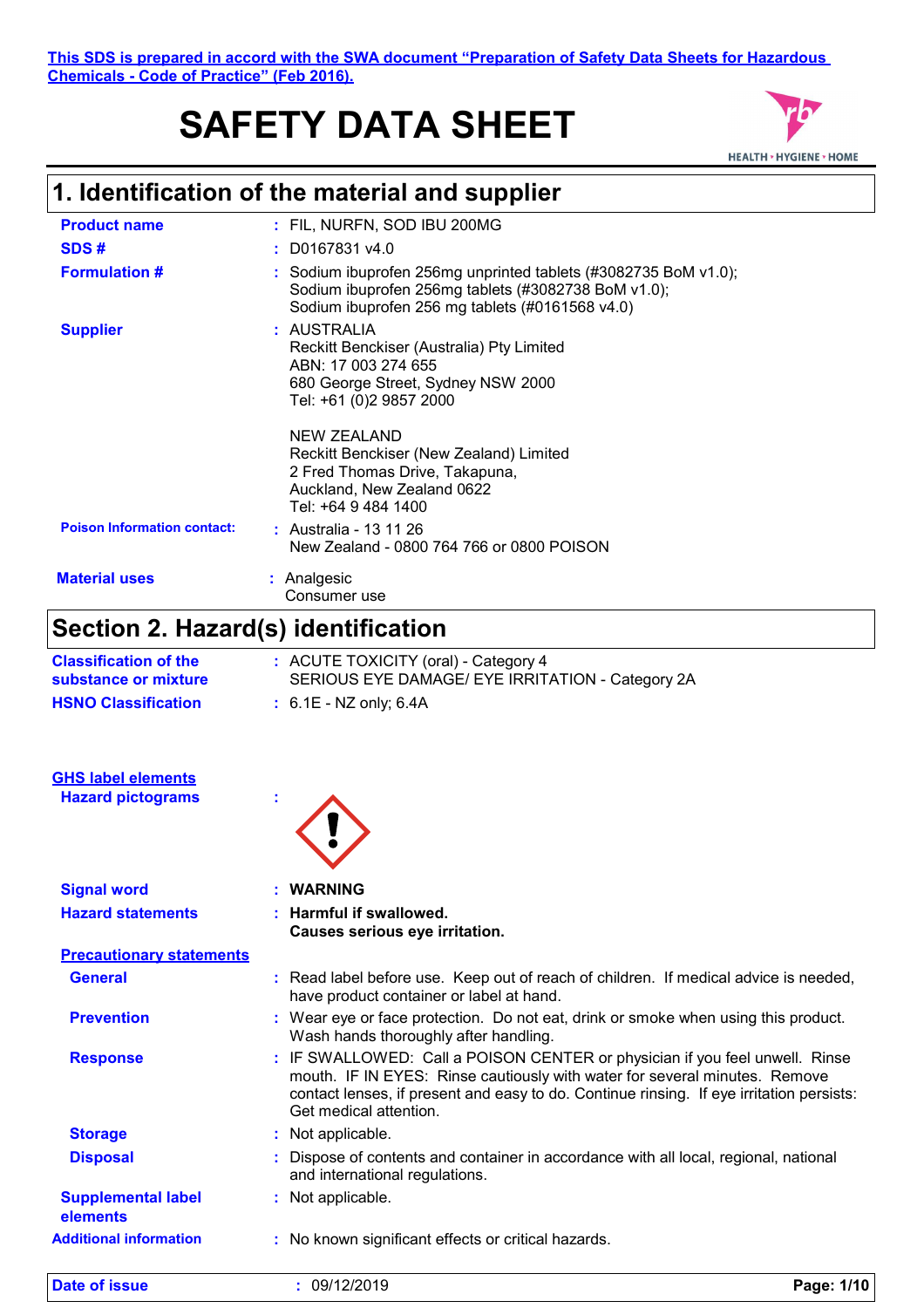## **Section 2. Hazard(s) identification**

**Recommendations** : No known significant effects or critical hazards.

- 
- **Recommendations :** No known significant effects or critical hazards.

**Other hazards which do not :** None known. **result in classification**

## **Section 3. Composition and ingredient information**

**Substance/mixture :**

: Mixture

| <b>Ingredient name</b> | $%$ (w/w)       | <b>CAS number</b> |
|------------------------|-----------------|-------------------|
| ibuprofen              | 1≥30 - ≤60      | 15687-27-1        |
| sucrose                | $\geq 10 - 530$ | $57-50-1$         |
| Cellulose              | ≤10             | 9004-34-6         |
| Talc                   | $\leq 10$       | 14807-96-6        |
| magnesium distearate   | '≤3             | 557-04-0          |

 **Other Non-hazardous ingredients to 100%**

**Occupational exposure limits, if available, are listed in Section 8.**

## **Section 4. First aid measures**

### **Description of necessary first aid measures**

| <b>Eye contact</b>                                 | : Immediately flush eyes with plenty of water, occasionally lifting the upper and lower<br>eyelids. Check for and remove any contact lenses. Continue to rinse for at least 10<br>minutes. Get medical attention.                                                                                                                                                                                                                                                                                                                                                                                                                                                                                                                                                                                                             |
|----------------------------------------------------|-------------------------------------------------------------------------------------------------------------------------------------------------------------------------------------------------------------------------------------------------------------------------------------------------------------------------------------------------------------------------------------------------------------------------------------------------------------------------------------------------------------------------------------------------------------------------------------------------------------------------------------------------------------------------------------------------------------------------------------------------------------------------------------------------------------------------------|
| <b>Inhalation</b>                                  | : Remove victim to fresh air and keep at rest in a position comfortable for breathing.<br>If not breathing, if breathing is irregular or if respiratory arrest occurs, provide<br>artificial respiration or oxygen by trained personnel. It may be dangerous to the<br>person providing aid to give mouth-to-mouth resuscitation. Get medical attention if<br>adverse health effects persist or are severe. If unconscious, place in recovery<br>position and get medical attention immediately. Maintain an open airway. Loosen<br>tight clothing such as a collar, tie, belt or waistband.                                                                                                                                                                                                                                  |
| <b>Skin contact</b>                                | : Flush contaminated skin with plenty of water. Remove contaminated clothing and<br>shoes. Get medical attention if symptoms occur. Wash clothing before reuse.<br>Clean shoes thoroughly before reuse.                                                                                                                                                                                                                                                                                                                                                                                                                                                                                                                                                                                                                       |
| <b>Ingestion</b>                                   | : Wash out mouth with water. Remove dentures if any. Remove victim to fresh air<br>and keep at rest in a position comfortable for breathing. If material has been<br>swallowed and the exposed person is conscious, give small quantities of water to<br>drink. Stop if the exposed person feels sick as vomiting may be dangerous. Do not<br>induce vomiting unless directed to do so by medical personnel. If vomiting occurs,<br>the head should be kept low so that vomit does not enter the lungs. Get medical<br>attention. If necessary, call a poison center or physician. Never give anything by<br>mouth to an unconscious person. If unconscious, place in recovery position and get<br>medical attention immediately. Maintain an open airway. Loosen tight clothing such<br>as a collar, tie, belt or waistband. |
| Most important symptoms/effects, acute and delayed |                                                                                                                                                                                                                                                                                                                                                                                                                                                                                                                                                                                                                                                                                                                                                                                                                               |
| <b>Potential acute health effects</b>              |                                                                                                                                                                                                                                                                                                                                                                                                                                                                                                                                                                                                                                                                                                                                                                                                                               |

| Date of issue                       | : 09/12/2019                                                                             | Page: 2/10 |  |
|-------------------------------------|------------------------------------------------------------------------------------------|------------|--|
| Eye contact                         | Adverse symptoms may include the following:<br>pain or irritation<br>watering<br>redness |            |  |
| <b>Over-exposure signs/symptoms</b> |                                                                                          |            |  |
| <b>Ingestion</b>                    | : Harmful if swallowed.                                                                  |            |  |
| <b>Skin contact</b>                 | : No known significant effects or critical hazards.                                      |            |  |
| <b>Inhalation</b>                   | : No known significant effects or critical hazards.                                      |            |  |
| <b>Eye contact</b>                  | : Causes serious eye irritation.                                                         |            |  |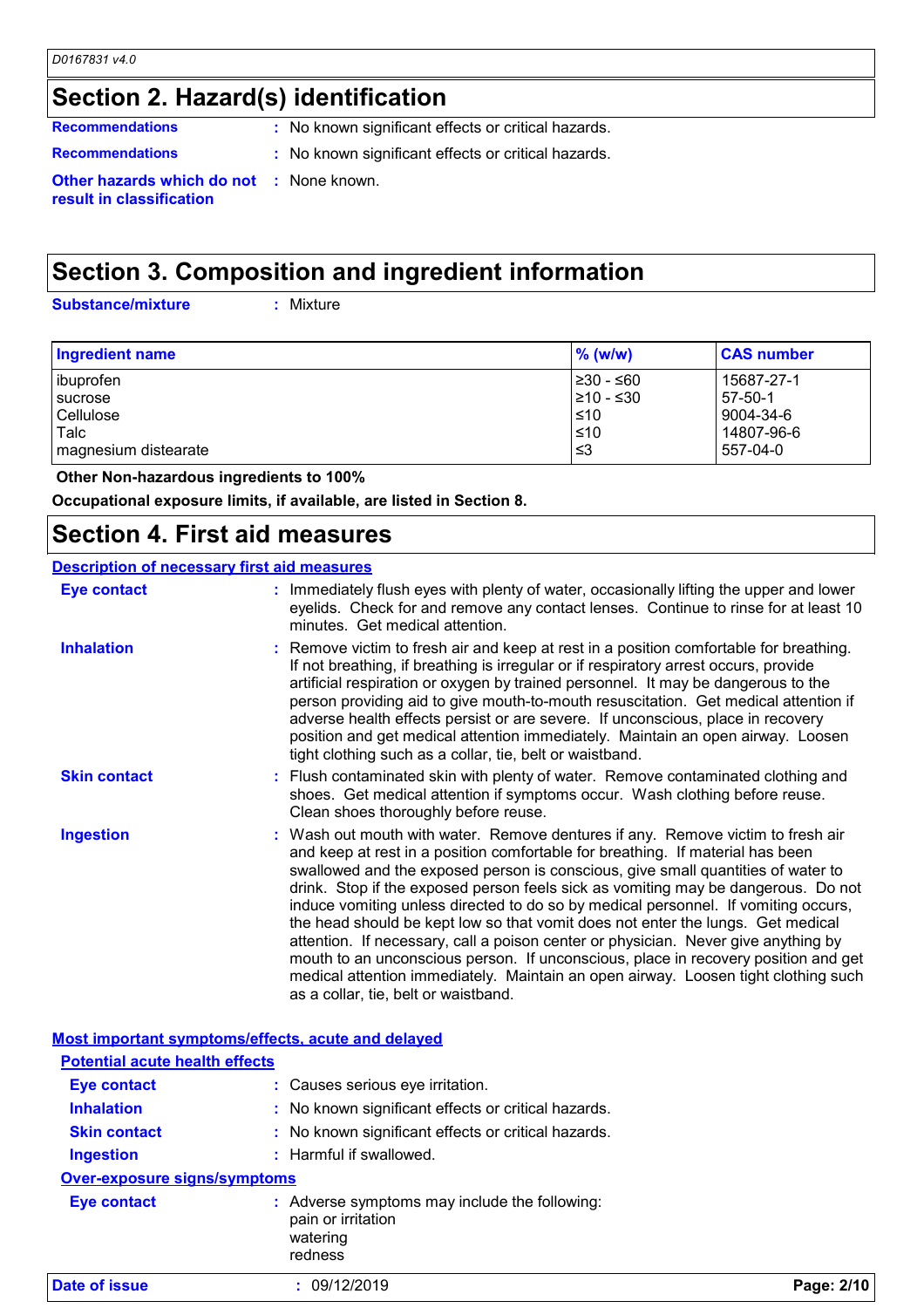## **Section 4. First aid measures**

| <b>Inhalation</b>                 | : No specific data.                                                                                                                                                           |
|-----------------------------------|-------------------------------------------------------------------------------------------------------------------------------------------------------------------------------|
| <b>Skin contact</b>               | : No specific data.                                                                                                                                                           |
| <b>Ingestion</b>                  | : No specific data.                                                                                                                                                           |
|                                   |                                                                                                                                                                               |
|                                   | Indication of immediate medical attention and special treatment needed, if necessary                                                                                          |
| <b>Notes to physician</b>         | : Treat symptomatically. Contact poison treatment specialist immediately if large<br>quantities have been ingested or inhaled.                                                |
| <b>Specific treatments</b>        | : No specific treatment.                                                                                                                                                      |
| <b>Protection of first-aiders</b> | : No action shall be taken involving any personal risk or without suitable training. It<br>may be dangerous to the person providing aid to give mouth-to-mouth resuscitation. |

## **See toxicological information (Section 11)**

## **Section 5. Fire-fighting measures**

| <b>Extinguishing media</b>                             |                                                                                                                                                                                                     |
|--------------------------------------------------------|-----------------------------------------------------------------------------------------------------------------------------------------------------------------------------------------------------|
| <b>Suitable extinguishing</b><br>media                 | : Use an extinguishing agent suitable for the surrounding fire.                                                                                                                                     |
| <b>Unsuitable extinguishing</b><br>media               | : None known.                                                                                                                                                                                       |
| <b>Specific hazards arising</b><br>from the chemical   | : No specific fire or explosion hazard.                                                                                                                                                             |
| <b>Hazardous thermal</b><br>decomposition products     | : No specific data.                                                                                                                                                                                 |
| <b>Special protective actions</b><br>for fire-fighters | : Promptly isolate the scene by removing all persons from the vicinity of the incident if<br>there is a fire. No action shall be taken involving any personal risk or without<br>suitable training. |
| <b>Special protective actions</b><br>for fire-fighters | : Fire-fighters should wear appropriate protective equipment and self-contained<br>breathing apparatus (SCBA) with a full face-piece operated in positive pressure<br>mode.                         |

## **Section 6. Accidental release measures**

|                                                              | <b>Personal precautions, protective equipment and emergency procedures</b>                                                                                                                                                                                                                                                                                                        |
|--------------------------------------------------------------|-----------------------------------------------------------------------------------------------------------------------------------------------------------------------------------------------------------------------------------------------------------------------------------------------------------------------------------------------------------------------------------|
| For non-emergency<br>personnel                               | : No action shall be taken involving any personal risk or without suitable training.<br>Evacuate surrounding areas. Keep unnecessary and unprotected personnel from<br>entering. Do not touch or walk through spilled material. Provide adequate<br>ventilation. Wear appropriate respirator when ventilation is inadequate. Put on<br>appropriate personal protective equipment. |
|                                                              | For emergency responders : If specialized clothing is required to deal with the spillage, take note of any<br>information in Section 8 on suitable and unsuitable materials. See also the<br>information in "For non-emergency personnel".                                                                                                                                        |
| <b>Environmental precautions</b>                             | : Avoid dispersal of spilled material and runoff and contact with soil, waterways,<br>drains and sewers. Inform the relevant authorities if the product has caused<br>environmental pollution (sewers, waterways, soil or air).                                                                                                                                                   |
| <b>Methods and materials for containment and cleaning up</b> |                                                                                                                                                                                                                                                                                                                                                                                   |

### Move containers from spill area. Avoid dust generation. Using a vacuum with HEPA filter will reduce dust dispersal. Place spilled material in a designated, labeled waste container. Dispose of via a licensed waste disposal contractor. **Small spill :**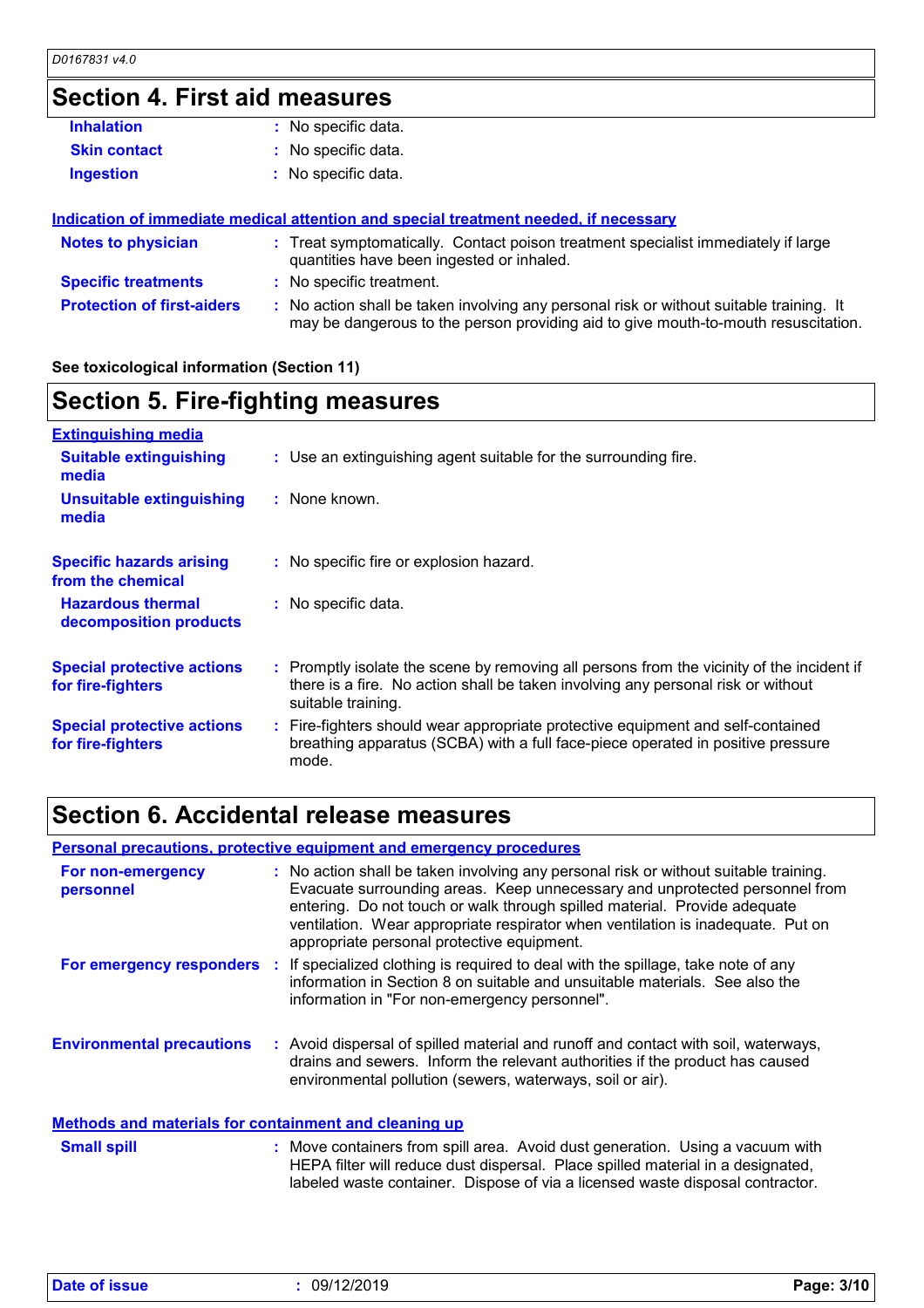## **Section 6. Accidental release measures**

| <b>Large spill</b> | : Move containers from spill area. Approach release from upwind. Prevent entry into<br>sewers, water courses, basements or confined areas. Avoid dust generation. Do<br>not dry sweep. Vacuum dust with equipment fitted with a HEPA filter and place in a<br>closed, labeled waste container. Dispose of via a licensed waste disposal<br>contractor. Note: see Section 1 for emergency contact information and Section 13<br>for waste disposal. |
|--------------------|----------------------------------------------------------------------------------------------------------------------------------------------------------------------------------------------------------------------------------------------------------------------------------------------------------------------------------------------------------------------------------------------------------------------------------------------------|
|--------------------|----------------------------------------------------------------------------------------------------------------------------------------------------------------------------------------------------------------------------------------------------------------------------------------------------------------------------------------------------------------------------------------------------------------------------------------------------|

**See Section 1 for emergency contact information.**

**See Section 8 for information on appropriate personal protective equipment.**

**See Section 13 for additional waste treatment information.**

## **Section 7. Handling and storage**

### **Precautions for safe handling**

| <b>Protective measures</b>                                                       | : Put on appropriate personal protective equipment (see Section 8). Do not ingest.<br>Avoid contact with eyes, skin and clothing. Keep in the original container or an<br>approved alternative made from a compatible material, kept tightly closed when not<br>in use. Empty containers retain product residue and can be hazardous. Do not<br>reuse container.                                                                                                                                                                                                                                                                                                      |
|----------------------------------------------------------------------------------|-----------------------------------------------------------------------------------------------------------------------------------------------------------------------------------------------------------------------------------------------------------------------------------------------------------------------------------------------------------------------------------------------------------------------------------------------------------------------------------------------------------------------------------------------------------------------------------------------------------------------------------------------------------------------|
| <b>Advice on general</b><br>occupational hygiene                                 | : Eating, drinking and smoking should be prohibited in areas where this material is<br>handled, stored and processed. Workers should wash hands and face before<br>eating, drinking and smoking. Remove contaminated clothing and protective<br>equipment before entering eating areas. See also Section 8 for additional<br>information on hygiene measures.                                                                                                                                                                                                                                                                                                         |
| <b>Conditions for safe storage,</b><br>including any<br><b>incompatibilities</b> | : Do not store above the following temperature: $25^{\circ}$ C (77 $^{\circ}$ F). Store in accordance<br>with local regulations. Store in original container protected from direct sunlight in a<br>dry, cool and well-ventilated area, away from incompatible materials (see Section 10)<br>and food and drink. Keep container tightly closed and sealed until ready for use.<br>Containers that have been opened must be carefully resealed and kept upright to<br>prevent leakage. Do not store in unlabeled containers. Use appropriate<br>containment to avoid environmental contamination. See Section 10 for incompatible<br>materials before handling or use. |

## **Section 8. Exposure controls and personal protection**

## **Control parameters**

**Australia**

**Occupational exposure limits**

| <b>Ingredient name</b> | <b>Exposure limits</b>                                                                                                            |
|------------------------|-----------------------------------------------------------------------------------------------------------------------------------|
| <b>Sucrose</b>         | Safe Work Australia (Australia, 4/2018).<br>TWA: 10 mg/m <sup>3</sup> 8 hours.                                                    |
| Cellulose              | Safe Work Australia (Australia, 4/2018).                                                                                          |
| magnesium distearate   | TWA: 10 mg/m <sup>3</sup> 8 hours. Form: fibres<br>Safe Work Australia (Australia, 4/2018).<br>TWA: 10 mg/m <sup>3</sup> 8 hours. |

## **New Zealand**

**Occupational exposure limits : No exposure standard allocated.**

| <b>Ingredient name</b> |              | <b>Exposure limits</b>                                                                                                                                                       |  |
|------------------------|--------------|------------------------------------------------------------------------------------------------------------------------------------------------------------------------------|--|
| sucrose                |              | NZ HSWA 2015 (New Zealand, 11/2017).<br>WES-TWA: 10 mg/m <sup>3</sup> 8 hours. Form: The value for<br>inhalable dust containing no asbestos and less than 1%<br>free silica. |  |
| Cellulose              |              | NZ HSWA 2015 (New Zealand, 11/2017).<br>WES-TWA: 10 mg/m <sup>3</sup> 8 hours. Form: The value for<br>inhalable dust containing no asbestos and less than 1%<br>free silica. |  |
| Date of issue          | : 09/12/2019 | Page: 4/10                                                                                                                                                                   |  |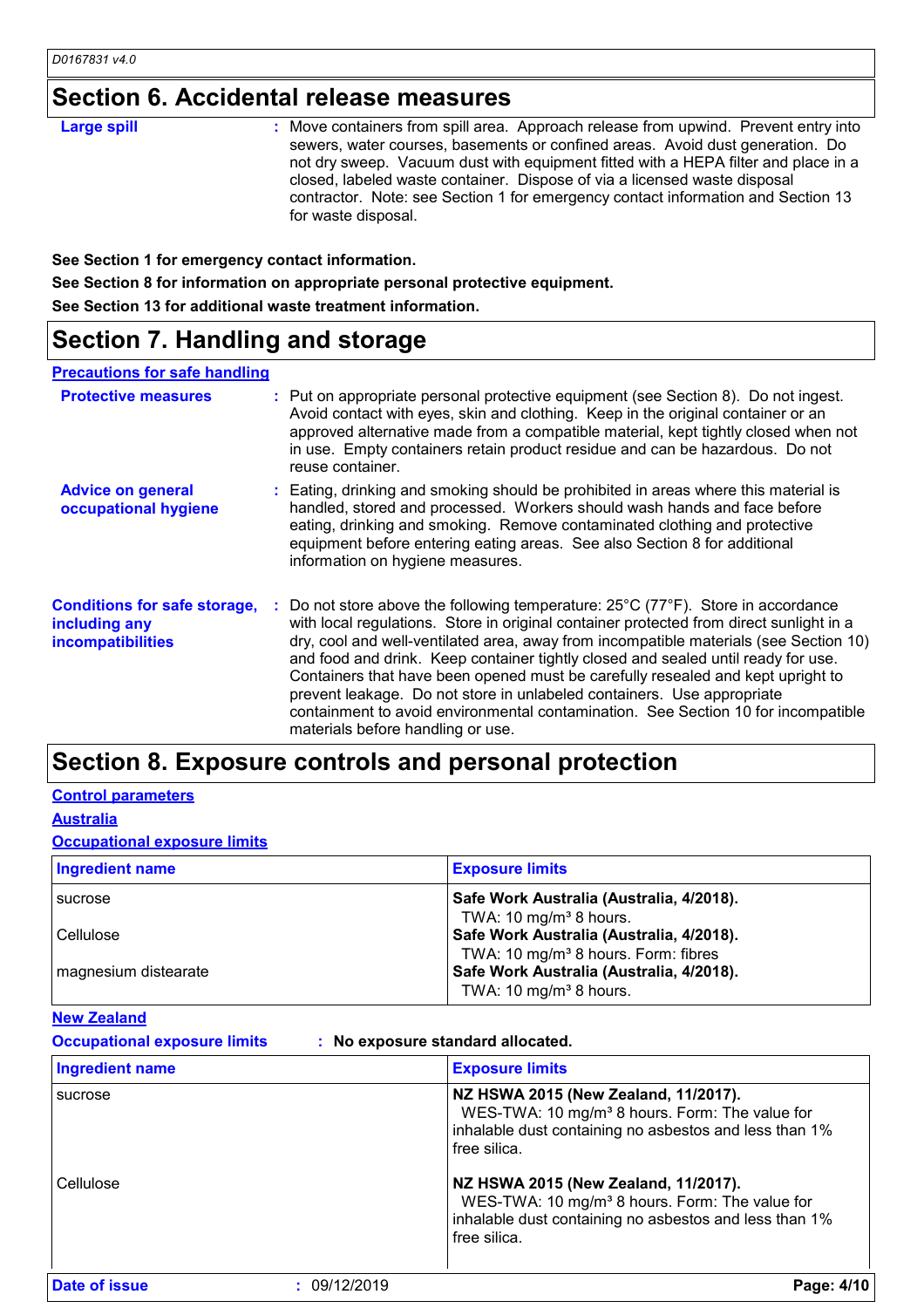# **Section 8. Exposure controls and personal protection**

| magnesium distearate           | NZ HSWA 2015 (New Zealand, 11/2017).<br>WES-TWA: 10 mg/m <sup>3</sup> 8 hours. Form: The value for<br>inhalable dust containing no asbestos and less than 1%<br>free silica. |
|--------------------------------|------------------------------------------------------------------------------------------------------------------------------------------------------------------------------|
| <b>Appropriate engineering</b> | : Good general ventilation should be sufficient to control worker exposure to airborne                                                                                       |

| <b>controls</b>                                  | contaminants.                                                                                                                                                                                                                                                                                                                   |
|--------------------------------------------------|---------------------------------------------------------------------------------------------------------------------------------------------------------------------------------------------------------------------------------------------------------------------------------------------------------------------------------|
| <b>Environmental exposure</b><br><b>controls</b> | : Emissions from ventilation or work process equipment should be checked to ensure<br>they comply with the requirements of environmental protection legislation. In some<br>cases, fume scrubbers, filters or engineering modifications to the process<br>equipment will be necessary to reduce emissions to acceptable levels. |

| <b>Hygiene measures</b>       | : Wash hands, forearms and face thoroughly after handling chemical products, before<br>eating, smoking and using the lavatory and at the end of the working period.<br>Appropriate techniques should be used to remove potentially contaminated clothing.<br>Wash contaminated clothing before reusing. Ensure that eyewash stations and<br>safety showers are close to the workstation location.                                                                                                                                                                                                                         |
|-------------------------------|---------------------------------------------------------------------------------------------------------------------------------------------------------------------------------------------------------------------------------------------------------------------------------------------------------------------------------------------------------------------------------------------------------------------------------------------------------------------------------------------------------------------------------------------------------------------------------------------------------------------------|
| <b>Eye/face protection</b>    | : Safety eyewear complying with an approved standard should be used when a risk<br>assessment indicates this is necessary to avoid exposure to liquid splashes, mists,<br>gases or dusts. If contact is possible, the following protection should be worn,<br>unless the assessment indicates a higher degree of protection: chemical splash<br>goggles.                                                                                                                                                                                                                                                                  |
| <b>Skin protection</b>        |                                                                                                                                                                                                                                                                                                                                                                                                                                                                                                                                                                                                                           |
| <b>Hand protection</b>        | : Chemical-resistant, impervious gloves complying with an approved standard should<br>be worn at all times when handling chemical products if a risk assessment indicates<br>this is necessary. Considering the parameters specified by the glove manufacturer,<br>check during use that the gloves are still retaining their protective properties. It<br>should be noted that the time to breakthrough for any glove material may be<br>different for different glove manufacturers. In the case of mixtures, consisting of<br>several substances, the protection time of the gloves cannot be accurately<br>estimated. |
| <b>Body protection</b>        | : Personal protective equipment for the body should be selected based on the task<br>being performed and the risks involved and should be approved by a specialist<br>before handling this product.                                                                                                                                                                                                                                                                                                                                                                                                                       |
| <b>Other skin protection</b>  | : Appropriate footwear and any additional skin protection measures should be<br>selected based on the task being performed and the risks involved and should be<br>approved by a specialist before handling this product.                                                                                                                                                                                                                                                                                                                                                                                                 |
| <b>Respiratory protection</b> | Based on the hazard and potential for exposure, select a respirator that meets the<br>appropriate standard or certification. Respirators must be used according to a<br>respiratory protection program to ensure proper fitting, training, and other important<br>aspects of use.                                                                                                                                                                                                                                                                                                                                         |

# **Section 9. Physical and chemical properties**

| <b>Date of issue</b>             | : 09/12/2019<br>Page: 5/10                                                              |  |
|----------------------------------|-----------------------------------------------------------------------------------------|--|
| <b>Flammability (solid, gas)</b> | $:$ Not available.                                                                      |  |
| <b>Evaporation rate</b>          | $:$ Not available.                                                                      |  |
| <b>Flash point</b>               | $:$ Not available.                                                                      |  |
| <b>Boiling point</b>             | $:$ Not available.                                                                      |  |
| <b>Melting point</b>             | $:$ Not available.                                                                      |  |
| pH                               | $:$ Not available.                                                                      |  |
| <b>Odor threshold</b>            | $:$ Not available.                                                                      |  |
| <b>Odor</b>                      | : Not available.                                                                        |  |
| <b>Color</b>                     | : White. [Light]                                                                        |  |
| <b>Physical state</b>            | : Solid. [A white, sugar coated, round tablet printed with an identifying logo in red.] |  |
| <b>Appearance</b>                |                                                                                         |  |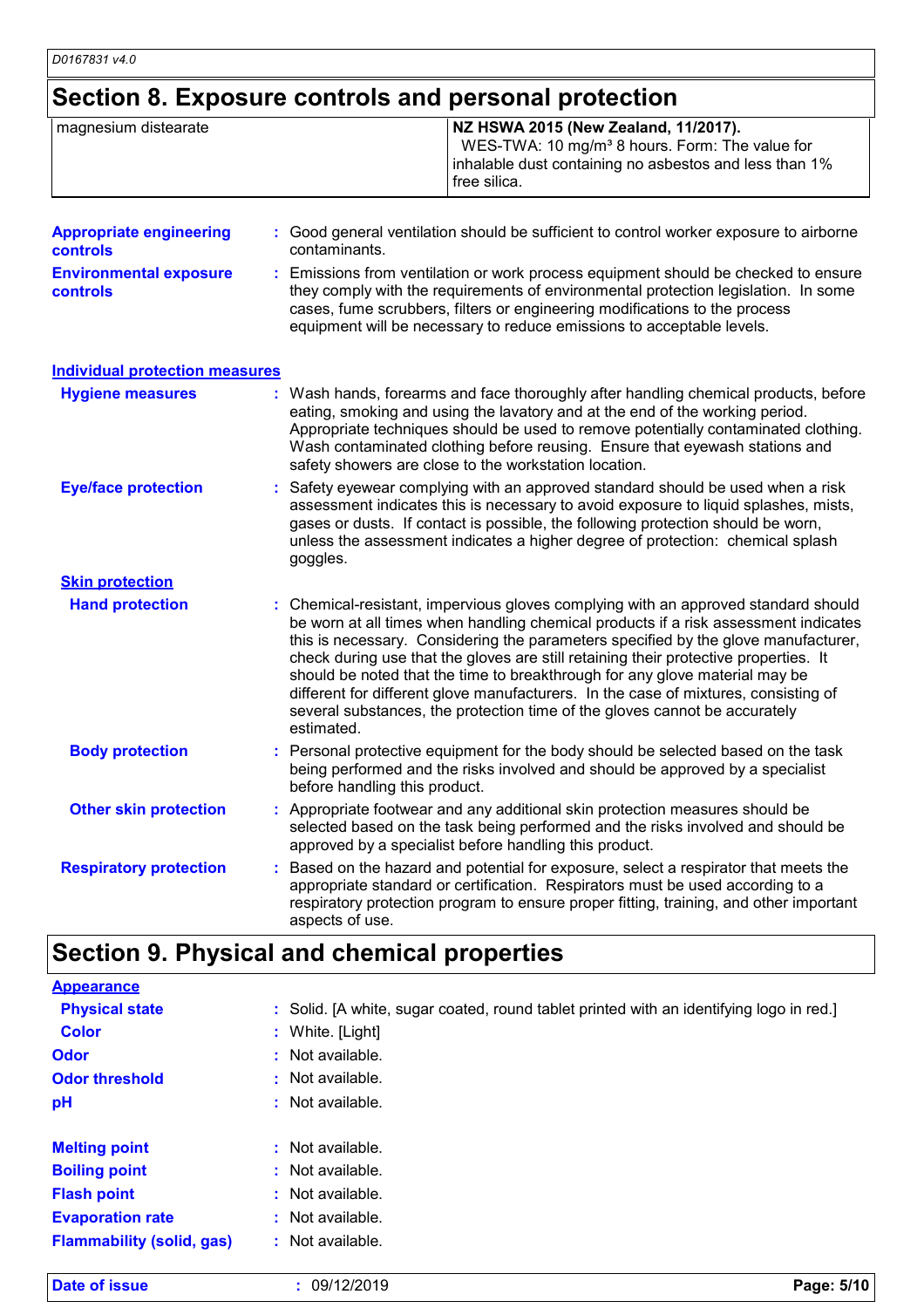# **Section 9. Physical and chemical properties**

| Lower and upper explosive<br>(flammable) limits   | $:$ Not available.                                              |
|---------------------------------------------------|-----------------------------------------------------------------|
| <b>Vapor pressure</b>                             | : Not available.                                                |
| <b>Vapor density</b>                              | : Not available.                                                |
| <b>Relative density</b>                           | $:$ Not available.                                              |
| <b>Solubility</b>                                 | : Soluble in the following materials: cold water and hot water. |
| <b>Solubility in water</b>                        | $:$ Not available.                                              |
| <b>Partition coefficient: n-</b><br>octanol/water | : Not available.                                                |
| <b>Auto-ignition temperature</b>                  | $:$ Not available.                                              |
| <b>Decomposition temperature</b>                  | $:$ Not available.                                              |
| <b>Viscosity</b>                                  | : Not available.                                                |
| Flow time (ISO 2431)                              | : Not available.                                                |

## **Section 10. Stability and reactivity**

| <b>Reactivity</b>                            | : No specific test data related to reactivity available for this product or its ingredients.              |
|----------------------------------------------|-----------------------------------------------------------------------------------------------------------|
| <b>Chemical stability</b>                    | : The product is stable.                                                                                  |
| <b>Possibility of hazardous</b><br>reactions | : Under normal conditions of storage and use, hazardous reactions will not occur.                         |
| <b>Conditions to avoid</b>                   | : No specific data.                                                                                       |
| <b>Incompatible materials</b>                | : No specific data.                                                                                       |
| <b>Hazardous decomposition</b><br>products   | : Under normal conditions of storage and use, hazardous decomposition products<br>should not be produced. |

## **Section 11. Toxicological information**

## **Information on toxicological effects**

### **Acute toxicity**

| <b>Product/ingredient name</b> | <b>Result</b> | <b>Species</b> | <b>Dose</b>    | <b>Exposure</b> |
|--------------------------------|---------------|----------------|----------------|-----------------|
| ibuprofen                      | LD50 Oral     | Rat            | 636 mg/kg      |                 |
| <b>Sucrose</b>                 | LD50 Oral     | Rat            | 29700 mg/kg    |                 |
| Cellulose                      | LD50 Oral     | Rat            | $>5$ g/kg      |                 |
| magnesium distearate           | LD50 Oral     | Rat            | $>10000$ mg/kg |                 |

**Conclusion/Summary :** Based on available data, the classification criteria are not met.

### **Irritation/Corrosion**

| <b>Product/ingredient name</b> | <b>Result</b>        | <b>Species</b> | <b>Score</b> | <b>Exposure</b>                                              | <b>Observation</b> |
|--------------------------------|----------------------|----------------|--------------|--------------------------------------------------------------|--------------------|
| Talc                           | Skin - Mild irritant | l Human        | . .          | l72 hours 300 T<br><b>IMicrograms</b><br><b>Intermittent</b> |                    |

**Conclusion/Summary**

**Skin Example 20 :** Based on available data, the classification criteria are not met.

**Eyes :** Based on Calculation Method: Causes serious eye irritation. **Respiratory :** Based on available data, the classification criteria are not met.

## **Sensitization**

Not available.

**Conclusion/Summary**

**Date of issue :** 09/12/2019 **Page: 6/10**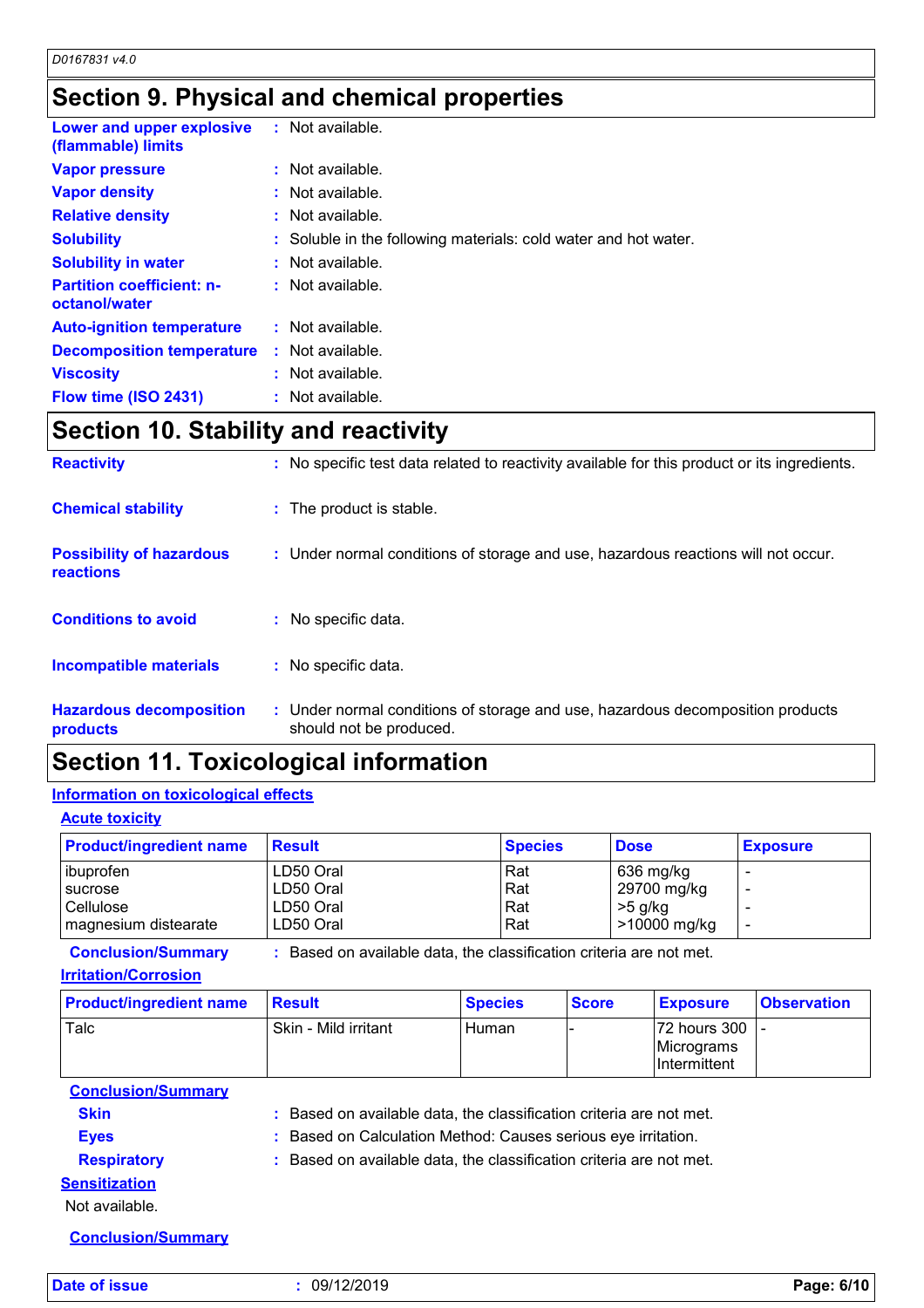# **Section 11. Toxicological information**

| <b>Skin</b>                                                                 | : Based on available data, the classification criteria are not met. |
|-----------------------------------------------------------------------------|---------------------------------------------------------------------|
| <b>Respiratory</b>                                                          | : Based on available data, the classification criteria are not met. |
| <b>Mutagenicity</b><br>Not available.                                       |                                                                     |
| <b>Conclusion/Summary</b><br><b>Carcinogenicity</b><br>Not available.       | : Based on available data, the classification criteria are not met. |
| <b>Conclusion/Summary</b><br><b>Reproductive toxicity</b><br>Not available. | : Based on available data, the classification criteria are not met. |
| <b>Conclusion/Summary</b><br><b>Teratogenicity</b><br>Not available.        | : Based on available data, the classification criteria are not met. |
| <b>Conclusion/Summary</b>                                                   | : Based on available data, the classification criteria are not met. |

### **Specific target organ toxicity (single exposure)**

| <b>Name</b> | <b>Category</b> | <b>Route of</b><br><b>exposure</b> | <b>Target organs</b>            |
|-------------|-----------------|------------------------------------|---------------------------------|
| ibuprofen   | Category 3      | Not applicable.                    | Respiratory tract<br>irritation |

### **Specific target organ toxicity (repeated exposure)** Not available.

### **Aspiration hazard**

Not available.

| <b>Information on the likely</b> | : Not available. |
|----------------------------------|------------------|
| routes of exposure               |                  |

### **Potential acute health effects**

| <b>Eye contact</b>  | : Causes serious eye irritation.                    |
|---------------------|-----------------------------------------------------|
| <b>Inhalation</b>   | : No known significant effects or critical hazards. |
| <b>Skin contact</b> | : No known significant effects or critical hazards. |
| <b>Ingestion</b>    | : Harmful if swallowed.                             |

### **Symptoms related to the physical, chemical and toxicological characteristics**

| <b>Eye contact</b>  | : Adverse symptoms may include the following:<br>pain or irritation<br>watering<br>redness |
|---------------------|--------------------------------------------------------------------------------------------|
| <b>Inhalation</b>   | : No specific data.                                                                        |
| <b>Skin contact</b> | : No specific data.                                                                        |
| <b>Ingestion</b>    | : No specific data.                                                                        |

## **Delayed and immediate effects and also chronic effects from short and long term exposure**

| <b>Date of issue</b>                  | : 09/12/2019     | Page: 7/10 |
|---------------------------------------|------------------|------------|
| <b>Potential immediate</b><br>effects | : Not available. |            |
| <b>Long term exposure</b>             |                  |            |
| <b>Potential delayed effects</b>      | : Not available. |            |
| <b>Potential immediate</b><br>effects | : Not available. |            |
| <b>Short term exposure</b>            |                  |            |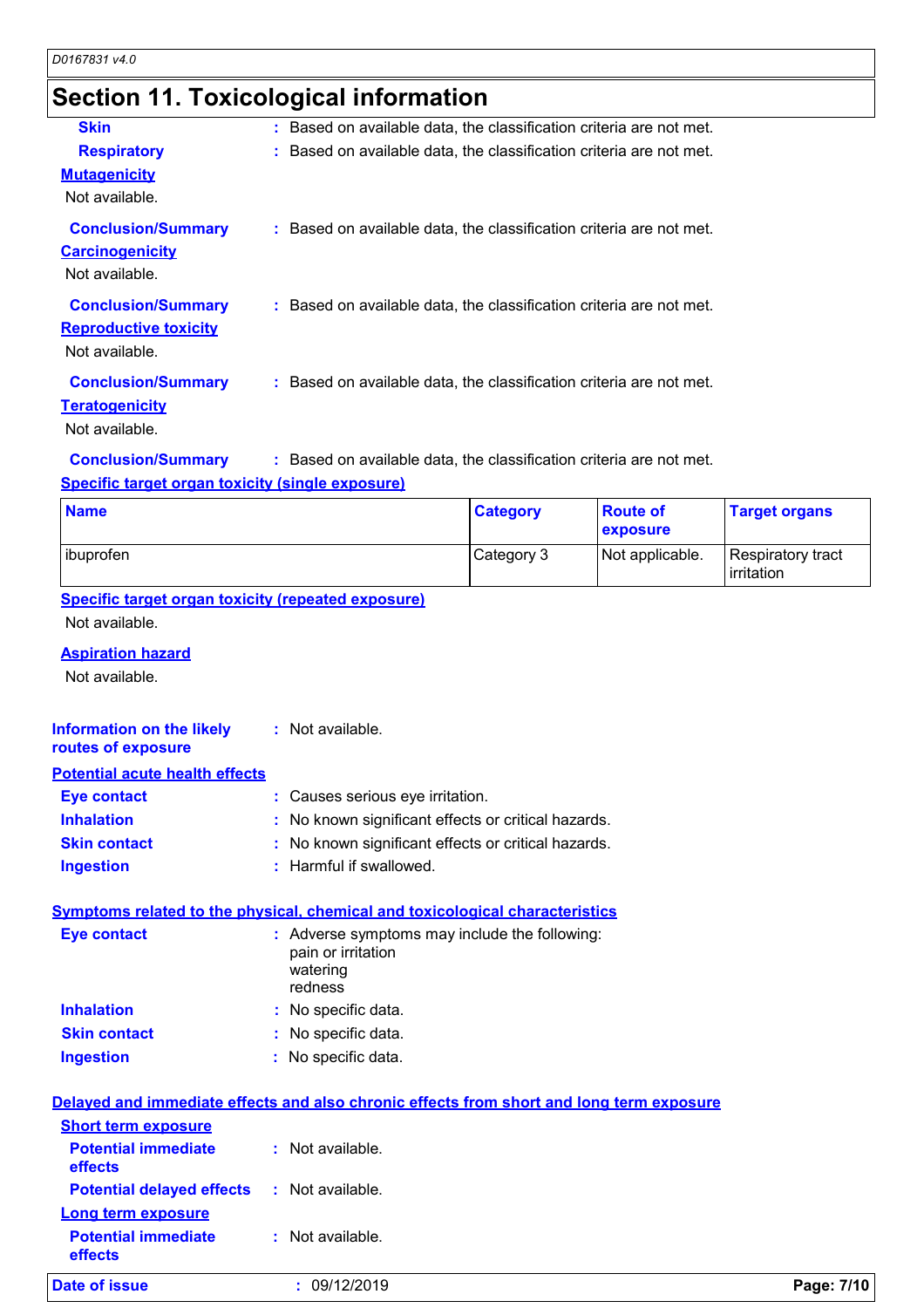## **Section 11. Toxicological information**

## **Potential delayed effects :** Not available.

**Potential chronic health effects**

Not available.

| <b>Conclusion/Summary</b>    | : Based on available data, the classification criteria are not met. |
|------------------------------|---------------------------------------------------------------------|
| <b>General</b>               | : No known significant effects or critical hazards.                 |
| <b>Carcinogenicity</b>       | : No known significant effects or critical hazards.                 |
| <b>Mutagenicity</b>          | : No known significant effects or critical hazards.                 |
| <b>Teratogenicity</b>        | : No known significant effects or critical hazards.                 |
| <b>Developmental effects</b> | : No known significant effects or critical hazards.                 |
| <b>Fertility effects</b>     | : No known significant effects or critical hazards.                 |

## **Numerical measures of toxicity**

| <b>Acute toxicity estimates</b> |                  |
|---------------------------------|------------------|
| <b>Route</b>                    | <b>ATE</b> value |
| Oral                            | 1353.19 mg/kg    |

## **Section 12. Ecological information**

## **Toxicity**

| <b>Product/ingredient name</b> | <b>Result</b>                      | <b>Species</b>                                           | <b>Exposure</b> |
|--------------------------------|------------------------------------|----------------------------------------------------------|-----------------|
| ibuprofen                      | Acute EC50 72.6 mg/l Fresh water   | Crustaceans - Moina macrocopa                            | 48 hours        |
|                                | Acute EC50 34.1 mg/l Fresh water   | Daphnia - Daphnia magna -<br>Neonate                     | 48 hours        |
|                                | Acute IC50 77.19 mg/l Fresh water  | Algae - Chlorella vulgaris -<br>Exponential growth phase | 72 hours        |
|                                | Acute IC50 77.69 mg/l Fresh water  | Algae - Chlorella vulgaris -<br>Exponential growth phase | 96 hours        |
|                                | Acute LC50 >100 mg/l Fresh water   | Fish - Oryzias latipes - Larvae                          | 96 hours        |
|                                | Chronic NOEC 10 µg/l Fresh water   | Algae - Pseudokirchneriella<br>subcapitata               | 72 hours        |
|                                | Chronic NOEC 1.23 mg/l Fresh water | Daphnia - Daphnia magna -<br>Neonate                     | 21 days         |
|                                | Chronic NOEC 0.1 µg/l Fresh water  | Fish - Oryzias latipes - Embryo                          | 132 days        |

## **Persistence and degradability**

Not available.

## **Bioaccumulative potential**

| <b>Product/ingredient name</b> | $\mathsf{LogP}_\mathsf{ow}$ | <b>BCF</b> | <b>Potential</b> |
|--------------------------------|-----------------------------|------------|------------------|
| ibuprofen<br><b>I</b> sucrose  | 3.87<br>27                  |            | low<br>low       |
|                                | . - ت                       |            |                  |

### **Mobility in soil**

| <b>Soil/water partition</b><br><b>coefficient (Koc)</b> | : Not available. |  |
|---------------------------------------------------------|------------------|--|
|                                                         |                  |  |

**Other adverse effects** : No known significant effects or critical hazards.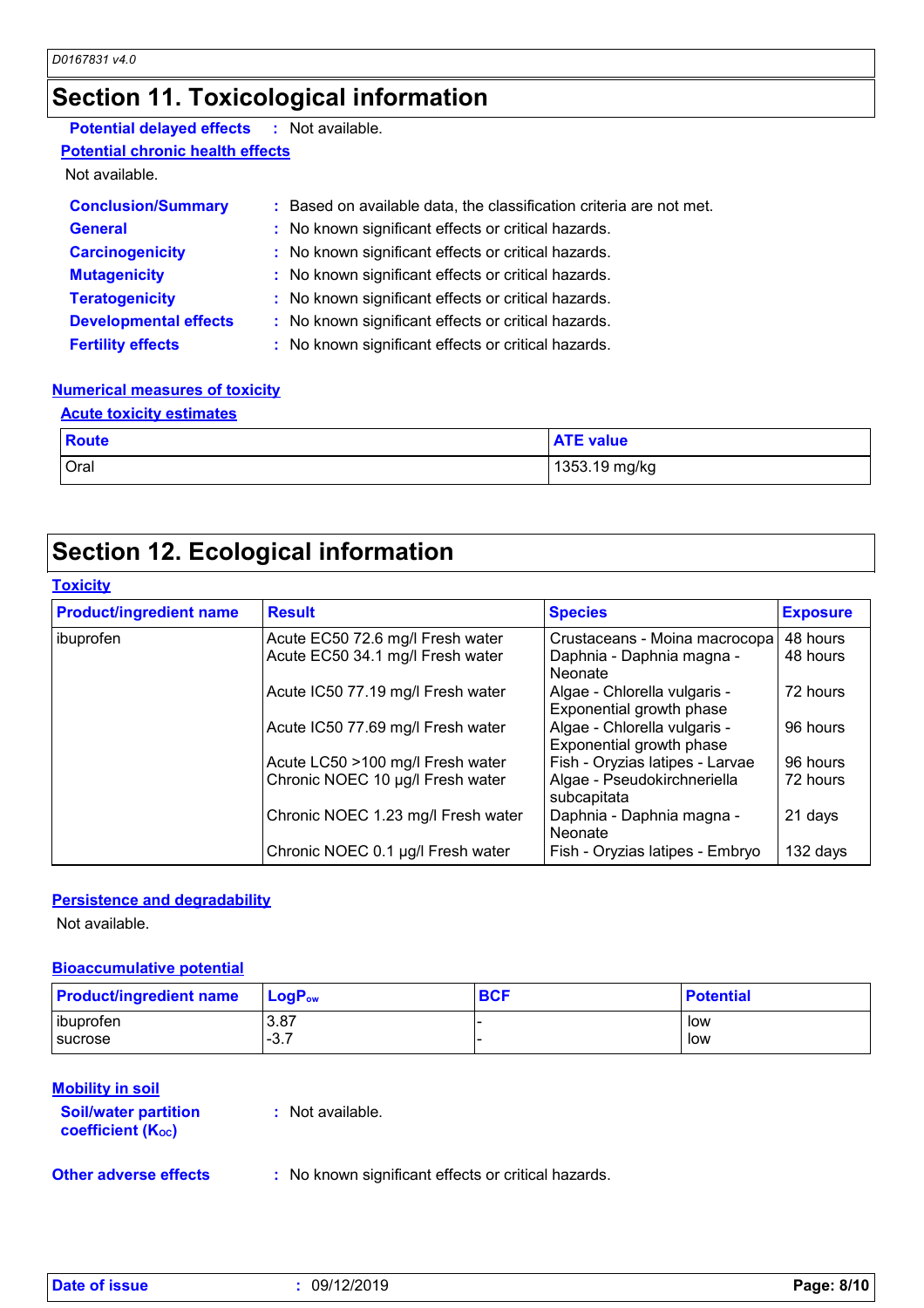## **Section 13. Disposal considerations**

### The generation of waste should be avoided or minimized wherever possible. Disposal of this product, solutions and any by-products should at all times comply with the requirements of environmental protection and waste disposal legislation and any regional local authority requirements. Dispose of surplus and nonrecyclable products via a licensed waste disposal contractor. Waste should not be disposed of untreated to the sewer unless fully compliant with the requirements of all authorities with jurisdiction. Waste packaging should be recycled. Incineration or landfill should only be considered when recycling is not feasible. This material and its container must be disposed of in a safe way. Care should be taken when handling emptied containers that have not been cleaned or rinsed out. Empty containers or liners may retain some product residues. Avoid dispersal of spilled material and runoff and contact with soil, waterways, drains and sewers. **Disposal methods :**

## **Section 14. Transport information**

|                                      | <b>ADG</b>               | <b>ADR/RID</b> | <b>IMDG</b>    | <b>IATA</b>              |
|--------------------------------------|--------------------------|----------------|----------------|--------------------------|
| <b>UN number</b>                     | Not regulated.           | Not regulated. | Not regulated. | Not regulated.           |
| <b>UN proper</b><br>shipping name    |                          |                |                | $\overline{\phantom{0}}$ |
| <b>Transport hazard</b><br>class(es) | $\overline{\phantom{a}}$ |                |                | $\overline{\phantom{0}}$ |
| <b>Packing group</b>                 | $\overline{\phantom{a}}$ | ۰              | ٠              |                          |
| <b>Environmental</b><br>hazards      | No.                      | No.            | No.            | No.                      |

**Special precautions for user Transport within user's premises:** always transport in closed containers that are **:** upright and secure. Ensure that persons transporting the product know what to do in the event of an accident or spillage.

**Transport in bulk according :** Not available. **to Annex II of MARPOL and the IBC Code**

## **Section 15. Regulatory information**

## **Australia inventory (AICS) :** All components are listed or exempted. **Standard Uniform Schedule of Medicine and Poisons Model Work Health and Safety Regulations - Scheduled Substances** No listed substance Not scheduled **New Zealand Inventory of Chemicals (NZIoC) :** All components are listed or exempted. **HSNO Approval Number :** HSR100425 **HSNO Group Standard :** Medicinal Product

| <b>Approved Handler</b><br>: No.                           |  |
|------------------------------------------------------------|--|
| <b>Requirement</b><br><b>Tracking Requirement</b><br>: No. |  |